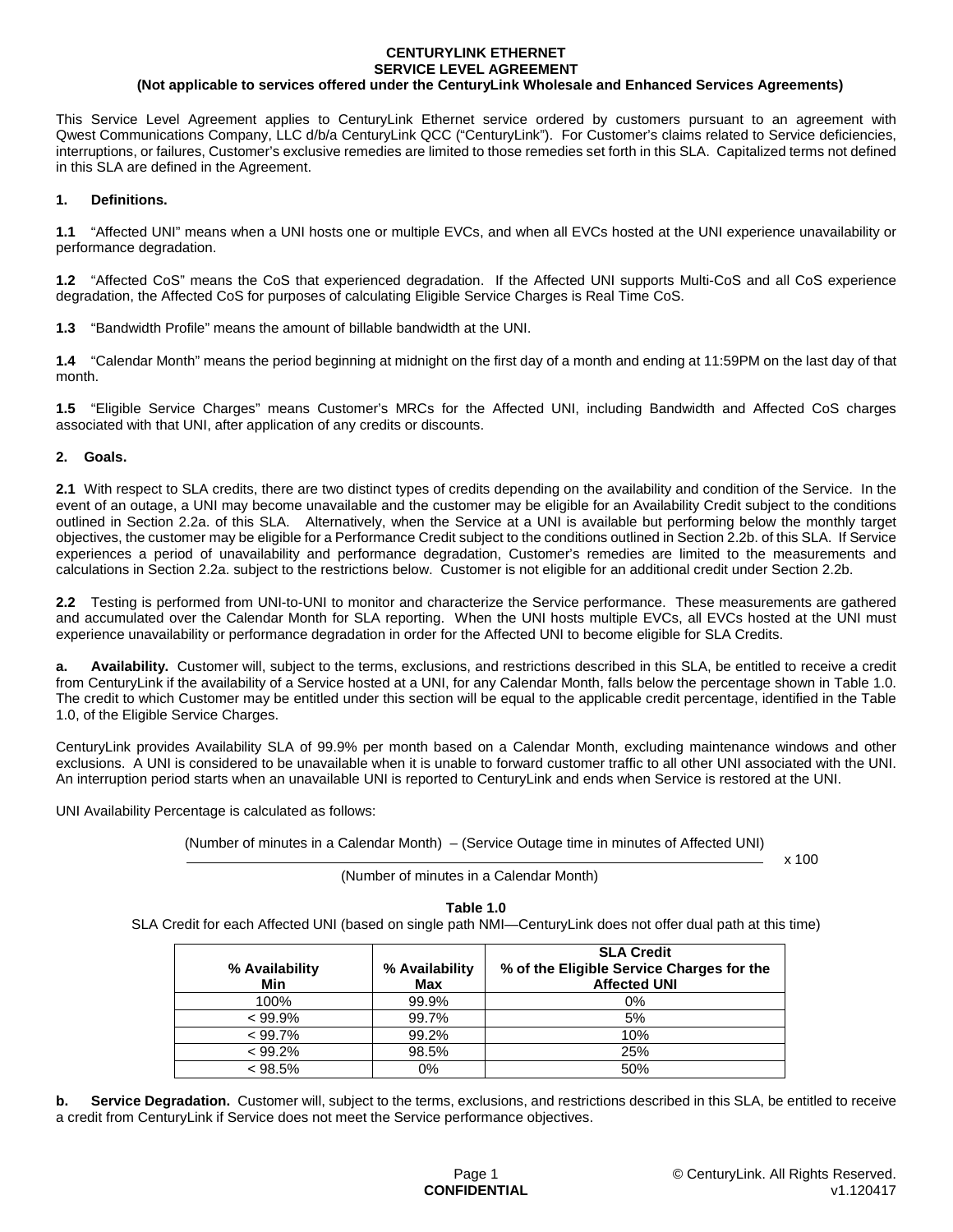#### **CENTURYLINK ETHERNET SERVICE LEVEL AGREEMENT**

## **(Not applicable to services offered under the CenturyLink Wholesale and Enhanced Services Agreements)**

The performance objectives for each CoS are provided in Table 2.0. Service performance is based on measurements of the following performance objectives: Frame Delay, Inter Frame Delay Variation, and Frame Loss Ratio. Each performance objective is measured by averaging sample measurements taken during a Calendar Month between selected UNI pairs associated with Customer's Service.

Measurement of these performance objectives is done per UNI pair associated with the EVC. If Service performance falls below the thresholds provided in Table 2.0 and CenturyLink is unable to rectify the performance of the Service(s) at the Affected UNI within 30 business days then Customer may be eligible for a Performance Credit for Service degradation subject to the rules and exclusions provided in this agreement.

For all performance objectives, the Performance Credit will be equal to 30% of the Eligible Service Charges. Only one Performance Credit, per UNI shall be applicable per Calendar Month. Customer is not entitled to multiple Performance Credits even if multiple performance objectives are not met in a Calendar Month.

## **Table 2.0**

| <b>Service Level Specifications</b>                                   |              |             |          |           |             |                 |       |                    |      |  |  |
|-----------------------------------------------------------------------|--------------|-------------|----------|-----------|-------------|-----------------|-------|--------------------|------|--|--|
|                                                                       |              | Performance |          |           | Performance |                 |       | <b>Performance</b> |      |  |  |
|                                                                       |              | Tier 1      |          |           | Tier 2      |                 |       | Tier 3             |      |  |  |
|                                                                       | <b>Metro</b> |             | Regional |           |             | <b>National</b> |       |                    |      |  |  |
| <b>Performance Objectives</b>                                         | <b>RT</b>    | GD          | ВC       | <b>RT</b> | GD          | BC              | RT    | GD                 | BC   |  |  |
| Frame Delay (in milliseconds) - Less than/or equal to                 | 10           | 20          | 37       | 25        | 75          | 125             |       | 115                | 230  |  |  |
| Inter Frame Delay Variation (in milliseconds) - Less than/or equal to |              |             | none     | 8         | 40          | none            | 10    | 40                 | none |  |  |
| Frame Loss Ratio (as a percentage) - Less than/or equal to            |              | 0.01        | 0.1      | 0.01      | 0.01        | 0.1             | 0.025 | 0.025              | 0.1  |  |  |

**3. Mean Time to Repair Objective.** CenturyLink is responsible for maintaining all CenturyLink owned facilities that are used to deliver CE to the customer. CenturyLink will furnish the Customer with a trouble reporting telephone number. Upon receipt of a trouble alarm or report, CenturyLink will initiate action to clear the trouble and will commit to the following Service restoral times for Service:

**3.1** Four hours in the event of a Service interruption due to an electronic component failure.

**3.2** Eight hours if the trouble is caused by a cable/fiber failure.

## **4. Terms and Conditions.**

**4.1** This SLA is available to Customers with a minimum of a one year commitment for each Service. CenturyLink will determine in its sole discretion what records and data will be the basis for all SLA calculations and determinations.

**4.2** CenturyLink is offering the Service in accordance with the Agreement. In the event of a conflict between the terms of this SLA and the Agreement, the terms of this SLA will control, unless the conflict in the Agreement is specifically called out by the parties in the Agreement as intentionally differing from this SLA.

**4.3** To be eligible for a credit under this SLA, Customer must, in addition to complying with the other terms included in this SLA: (a) be in good standing with CenturyLink and current in its obligations, other than those invoices recognized as being in dispute; and (b) submit necessary supporting documentation and request reimbursement or credits under this SLA within 30 days of the conclusion of the month in which the requisite unavailability or degradation occurs. In the event Customer fails to comply with the condition set forth in the immediately preceding sentence, Customer will, with respect to that remedy, have waived its right to such remedy.

**4.4** Credits for any Calendar Month must exceed \$25.00 to be processed. In no case will CenturyLink provide credit to Customer for an Affected UNI that exceeds the monthly recurring charge or the stated applicable maximum credit percentage. Customer may receive Credits for a particular Affected UNI for a maximum of four months in any 12 month period. CenturyLink will give notice to Customer of any scheduled maintenance as early as is practicable and a scheduled outage will under no circumstances be viewed as a period of unavailability under this SLA.

**4.5** The remedies included in this SLA are Customer's sole and exclusive remedies for disruption of the Service and will apply in lieu of any other Service interruption guarantee or credit, outage guarantee or credit, or performance credit for which Customer might have otherwise been eligible.

**4.6** The objectives and related remedies set forth in this document will not apply to CenturyLink services other than CE.

**5. Restrictions and Exclusions.** This SLA will not apply, and Customer will not be entitled to receive a credit or exercise a termination right under this SLA, if the Service is unavailable or impaired due to any of the following:

**5.1** Interruptions on a Service that is not an Accepted Service where an "Accepted Service" is one that has been accepted or deemed accepted following provisioning of an installation order;